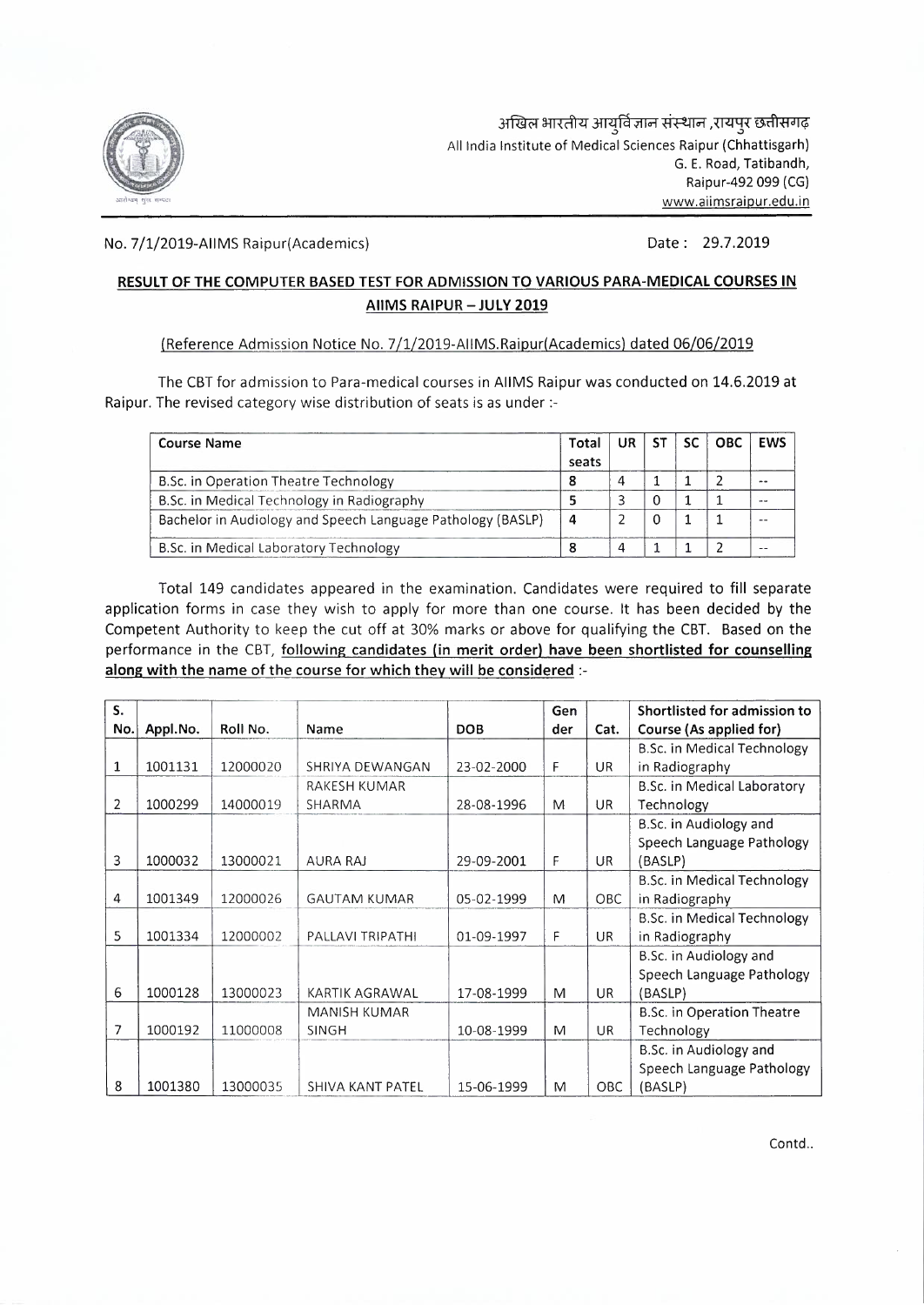-2-

| S.  |          |          |                          | <b>DOB</b> | Gen<br>der  | Cat.      | Shortlisted for admission to<br>Course (As applied for) |
|-----|----------|----------|--------------------------|------------|-------------|-----------|---------------------------------------------------------|
| No. | Appl.No. | Roll No. | Name                     |            |             |           | <b>B.Sc. in Medical Laboratory</b>                      |
|     | 1001403  |          |                          | 14-02-2000 | F           | UR        | Technology                                              |
|     |          |          |                          |            |             |           | <b>B.Sc. in Operation Theatre</b>                       |
| 9   | 1001355  | 14000004 | <b>JAYA ARORA</b>        | 14-02-2000 | $\mathsf F$ | <b>UR</b> | Technology                                              |
|     |          |          |                          |            |             |           | <b>B.Sc. in Medical Technology</b>                      |
|     | 1001299  |          |                          | 14-02-2000 | F           | UR        | in Radiography                                          |
|     |          |          |                          |            |             |           | <b>B.Sc. in Medical Technology</b>                      |
| 10  | 1000340  | 12000019 | <b>RISHIT KUMAR SONI</b> | 28-06-2000 | M           | OBC       | in Radiography                                          |
|     |          |          |                          |            |             |           | <b>B.Sc. in Medical Laboratory</b>                      |
|     | 1001186  |          |                          | 28-08-2001 | F           | <b>UR</b> | Technology                                              |
|     |          |          |                          |            |             |           | <b>B.Sc. in Operation Theatre</b>                       |
|     | 1001184  |          |                          | 28-08-2001 | $\mathsf F$ | UR        | Technology                                              |
| 11  |          | 11000048 | KALYANI PATRIKAR         |            |             |           | <b>B.Sc. in Audiology and</b>                           |
|     |          |          |                          |            |             |           | Speech Language Pathology                               |
|     | 1001183  |          |                          | 28-08-2001 | F           | UR        | (BASLP)                                                 |
|     |          |          |                          |            |             |           | <b>B.Sc. in Medical Technology</b>                      |
|     | 1001185  |          |                          | 28-08-2001 | F           | UR        | in Radiography                                          |
|     |          |          |                          |            |             |           | <b>B.Sc.</b> in Operation Theatre                       |
| 12  | 1000174  | 11000032 | PANKAJ KUMAR             | 12-06-2000 | M           | OBC       | Technology                                              |
|     |          |          |                          |            |             |           | <b>B.Sc. in Operation Theatre</b>                       |
| 13  | 1000329  | 11000016 | <b>GAURAV RAI</b>        | 25-12-1999 | M           | UR        | Technology                                              |
|     |          |          | ATHARVA DILIP            |            |             |           | <b>B.Sc. in Medical Laboratory</b>                      |
| 14  | 1000202  | 14000072 | <b>GHODE</b>             | 24-10-2001 | M           | UR        | Technology                                              |
|     |          |          |                          |            |             |           | <b>B.Sc. in Medical Laboratory</b>                      |
|     | 1001250  |          |                          | 07-11-1998 | F           | OBC       | Technology                                              |
|     |          |          |                          |            |             |           | <b>B.Sc. in Operation Theatre</b>                       |
| 15  | 1000026  | 12000022 | SAKSHI TAMRAKAR          | 07-11-1998 | F           | OBC       | Technology                                              |
|     |          |          |                          |            |             |           | <b>B.Sc. in Medical Technology</b>                      |
|     | 1001248  |          |                          | 07-11-1998 | F           | OBC       | in Radiography                                          |
|     |          |          |                          |            |             |           | <b>B.Sc. in Operation Theatre</b>                       |
| 16  | 1001281  | 11000041 | NEHA RAJAN               | 12-08-1997 | F           | UR        | Technology                                              |
|     |          |          |                          |            |             |           | <b>B.Sc. in Operation Theatre</b>                       |
| 17  | 1000247  | 11000009 | <b>OSHIN KESHRI</b>      | 12-12-1999 | F           | UR        | Technology                                              |
|     |          |          |                          |            |             |           | B.Sc. in Audiology and                                  |
|     |          |          | <b>HARSHIT</b>           |            |             |           | Speech Language Pathology                               |
| 18  | 1001315  | 13000003 | KESHARWANI               | 18-01-2000 | M           | <b>UR</b> | (BASLP)                                                 |
|     |          |          |                          |            |             |           | B.Sc. in Audiology and                                  |
|     |          |          |                          |            |             |           | Speech Language Pathology                               |
| 19  | 1000236  | 13000037 | YASHIKA GUPTA            | 27-07-1999 | F           | UR        | (BASLP)                                                 |
|     |          |          |                          |            |             |           | <b>B.Sc.</b> in Audiology and                           |
|     |          |          |                          |            |             |           | Speech Language Pathology                               |
| 20  | 1001286  | 13000011 | RANIDIDI DWIVEDI         | 03-10-2000 | F           | UR        | (BASLP)                                                 |
|     |          |          |                          |            |             |           | <b>B.Sc.</b> in Audiology and                           |
|     |          |          |                          |            |             |           | Speech Language Pathology                               |
| 21  | 1001187  | 13000028 | DAMINEE BHOIR            | 12-11-2000 | F           | SC        | (BASLP)                                                 |
|     |          |          |                          |            |             |           | <b>B.Sc. in Audiology and</b>                           |
|     |          |          |                          |            |             |           | Speech Language Pathology                               |
| 22  | 1000327  | 13000004 | KATRE AYUSHI VILAS       | 22-08-2000 | F           | OBC       | (BASLP)                                                 |

Contd...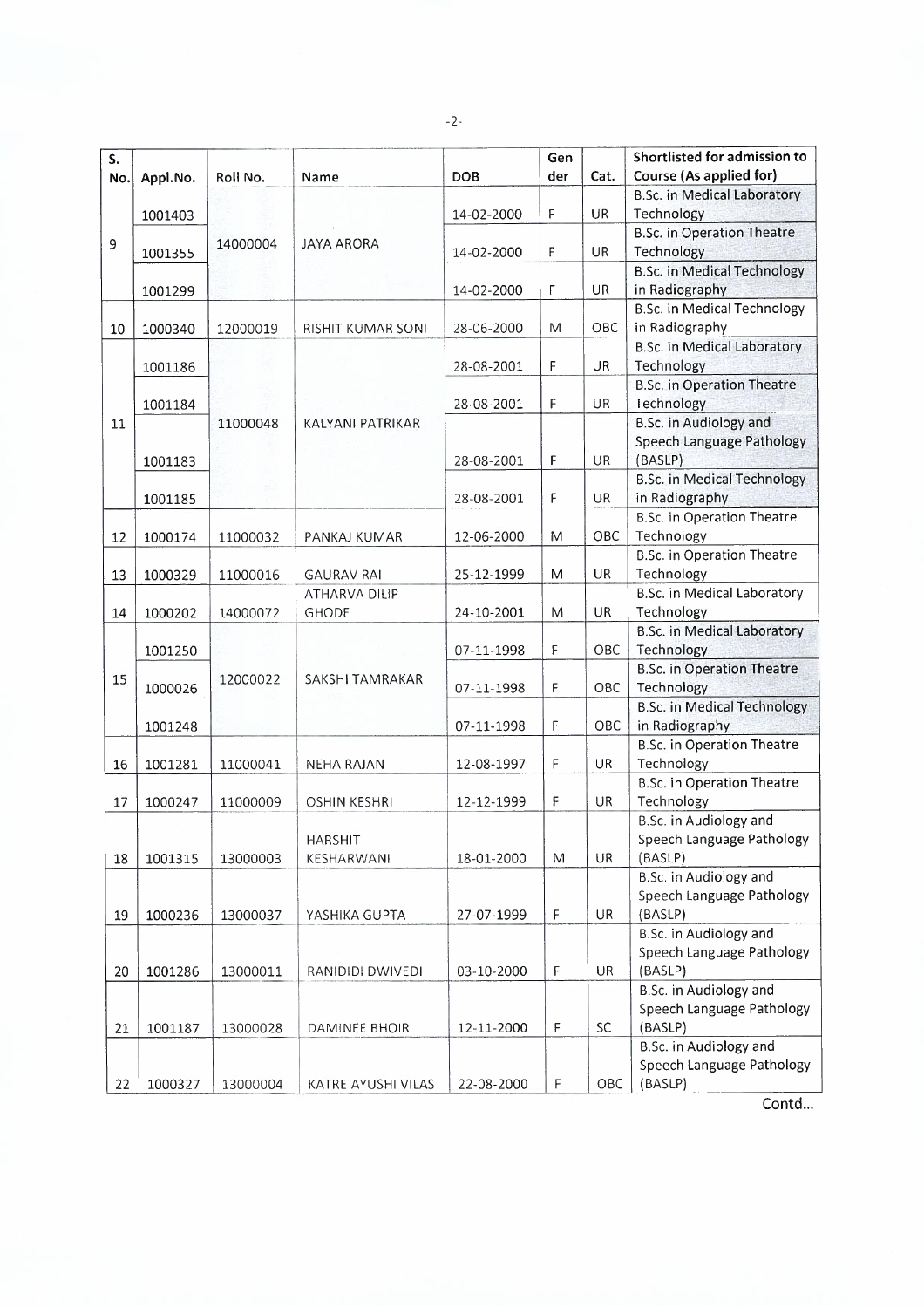-3-

| $S_{\cdot}$ |          |            |                       |            | Gen         |           | Shortlisted for admission to       |
|-------------|----------|------------|-----------------------|------------|-------------|-----------|------------------------------------|
| No.         | Appl.No. | Roll No.   | Name                  | <b>DOB</b> | der         | Cat.      | Course (As applied for)            |
|             |          |            |                       |            |             |           | <b>B.Sc. in Medical Technology</b> |
| 23          | 1001300  | 12000083   | ABUL KALAM AZAD       | 24-02-1995 | M           | UR        | in Radiography                     |
|             |          |            |                       |            |             |           | <b>B.Sc. in Medical Laboratory</b> |
| 24          | 1001193  | 14000014   | ANKITA SINGH          | 23-04-2001 | F           | UR        | Technology                         |
|             |          |            | DEEPAK SINGH          |            |             |           | <b>B.Sc. in Medical Technology</b> |
| 25          | 1001233  | 12000032   | <b>DESHMUKH</b>       | 18-08-1999 | M           | OBC       | in Radiography                     |
|             |          |            | YOGENDRA KUMAR        |            |             |           | <b>B.Sc. in Medical Laboratory</b> |
| 26          | 1001389  | 14000011   | THAKUR                | 09-11-2000 | M           | <b>ST</b> | Technology                         |
|             |          |            |                       |            |             |           | <b>B.Sc. in Medical Laboratory</b> |
|             | 1000159  |            |                       | 04-09-2001 | M           | UR        | Technology                         |
|             |          |            |                       |            |             |           | <b>B.Sc. in Operation Theatre</b>  |
|             | 1000155  |            |                       | 04-09-2001 | M           | UR        | Technology                         |
| 27          |          | 11000080   | AMARTYA DIWAN         |            |             |           | <b>B.Sc. in Audiology and</b>      |
|             |          |            |                       |            |             |           | Speech Language Pathology          |
|             | 1000158  |            |                       | 04-09-2001 | M           | UR        | (BASLP)                            |
|             |          |            |                       |            |             |           | <b>B.Sc. in Medical Technology</b> |
|             | 1000157  |            |                       | 04-09-2001 | M           | UR        | in Radiography                     |
|             |          |            |                       |            |             |           | <b>B.Sc. in Medical Laboratory</b> |
| 28          | 1001275  | 14000078   | PANKAJ KUMAR          | 06-01-2002 | M           | SC        | Technology                         |
|             |          |            | <b>TANDAN</b>         |            |             |           | <b>B.Sc. in Operation Theatre</b>  |
|             | 1001130  |            |                       | 06-01-2002 | M           | SC        | Technology                         |
|             |          |            |                       |            |             |           | B.Sc. in Medical Laboratory        |
| 29          | 1001112  | 14000021   | CHHAYA RANI SAHU      | 27-11-1999 | $\mathsf F$ | OBC       | Technology                         |
|             |          |            |                       |            |             |           | <b>B.Sc. in Medical Laboratory</b> |
|             | 1001240  | 13000020   |                       | 14-08-2000 | F           | OBC       | Technology                         |
|             |          |            |                       |            |             |           | <b>B.Sc. in Audiology and</b>      |
| 30          |          |            | <b>SOMYA SAHU</b>     |            |             |           | Speech Language Pathology          |
|             | 1001214  |            |                       | 14-08-2000 | F           | OBC       | (BASLP)                            |
|             |          |            |                       |            |             |           | <b>B.Sc. in Medical Technology</b> |
|             | 1001239  |            |                       | 14-08-2000 | F           | ОВС       | in Radiography                     |
|             |          |            |                       |            |             |           | <b>B.Sc.</b> in Audiology and      |
|             |          |            |                       |            |             |           | Speech Language Pathology          |
| 31          | 1001306  | 13000032   | <b>SHIVANI PARKAR</b> | 17-03-2000 | F           | OBC       | (BASLP)                            |
|             |          |            | YENUGANTI YAGNA       |            |             |           | <b>B.Sc. in Medical Laboratory</b> |
| 32          | 1000256  | 14000001   | SARASWATHI            | 03-04-2002 | F           | UR        | Technology                         |
|             |          |            |                       |            |             |           | <b>B.Sc. in Operation Theatre</b>  |
|             | 1001401  |            |                       | 07-06-1985 | M           | SC        | Technology                         |
|             |          |            | AUGUSTIN KUMAR        |            |             |           | <b>B.Sc. in Audiology and</b>      |
| 33          | 11000063 |            | <b>BHARTI</b>         |            |             |           | Speech Language Pathology          |
|             | 1001407  | 07-06-1985 |                       | M          | SC          | (BASLP)   |                                    |
|             |          |            |                       |            |             |           | <b>B.Sc. in Medical Technology</b> |
|             | 1001405  |            |                       | 07-06-1985 | M           | SC        | in Radiography                     |
| 34          | 1001288  |            | DURGESH ABHINAV       |            |             |           | <b>B.Sc. in Medical Laboratory</b> |
|             |          | 14000069   |                       | 04-09-2001 | M           | OBC       | Technology                         |
| 35          | 1001354  |            |                       |            |             |           | <b>B.Sc. in Operation Theatre</b>  |
|             |          | 11000038   | <b>SURAJ DABHADE</b>  | 17-04-2002 | M           | OBC       | Technology                         |
| 36          | 1001195  |            | PALAK KUMAR           |            |             |           | B.Sc. in Operation Theatre         |
|             |          | 11000018   | KANDRA                | 27-07-2001 | M           | ST        | Technology                         |

Contd...